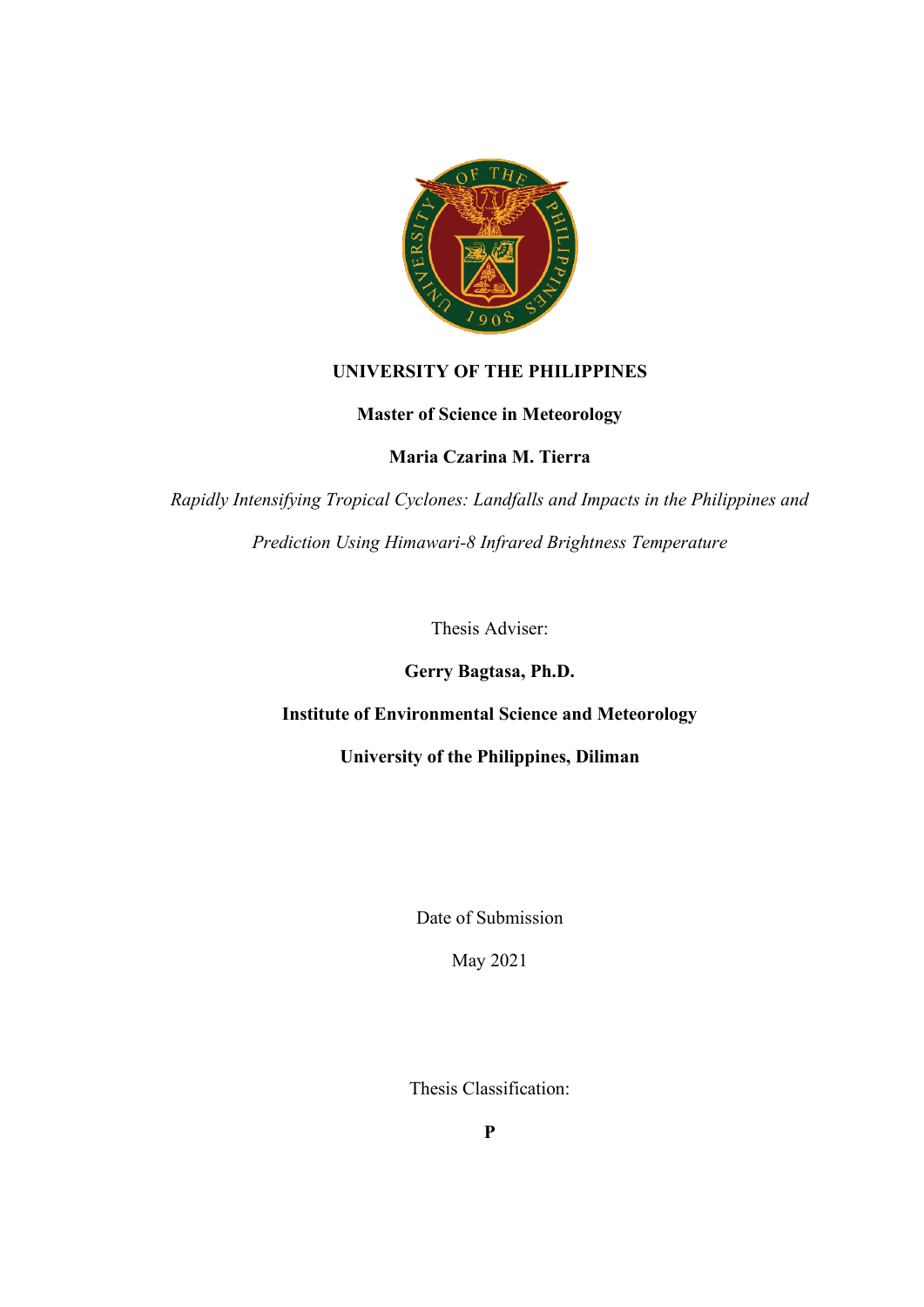## **ABSTRACT**

Rapidly intensifying tropical cyclones (RI TCs), defined as having a 24-hour intensity increase of at least 25 kt, have long been studied due to greater hazards associated with them as compared to non-RI TCs. In the Western North Pacific (WNP) basin, most of the historical RI events occurred just to the east of the Philippines, making it one of the most vulnerable countries in the WNP region. Yet, the characteristics and impacts of this phenomenon at local landfall have not been examined. Using a combined best-track data from JMA and JTWC, it was revealed that RI TCs on average have significantly higher intensity at landfall in the country. During RI TC landfall events, the country experienced heightened surface winds. In examining the upper ocean heat content (OHC) and the vertical wind shear (VWS), two of the primary factors that affect TC intensification, it was found that these parameters alone cannot determine RI since RI also occur in near-normal OHC and VWS conditions. These findings fuel the need to further look for a robust RI predictor scheme in the basin, which the study also delves into by examining the potential of using information from Himawari-8 geostationary infrared (IR) satellite imagery. To forecast TC RI, the amount of pixels exceeding a certain threshold of brightness temperature within certain radii from a TC center is examined at different lead times prior to RI events. This is to examine the amount of overshooting clouds that are known to appear before RI. Combinations of these parameters were evaluated against the RI occurrences of 79 TCs in the basin from 2015- 2020 to obtain the optimal set of predictors for each of the three RI thresholds used in the study (25-kt, 30-kt, and 35-kt in 24 hours). Independent testing on 53 TCs in the same period demonstrated that a similar set of predictors can be used to forecast RI events 18 hours before it occurs. The empirically-derived RI prediction scheme shows